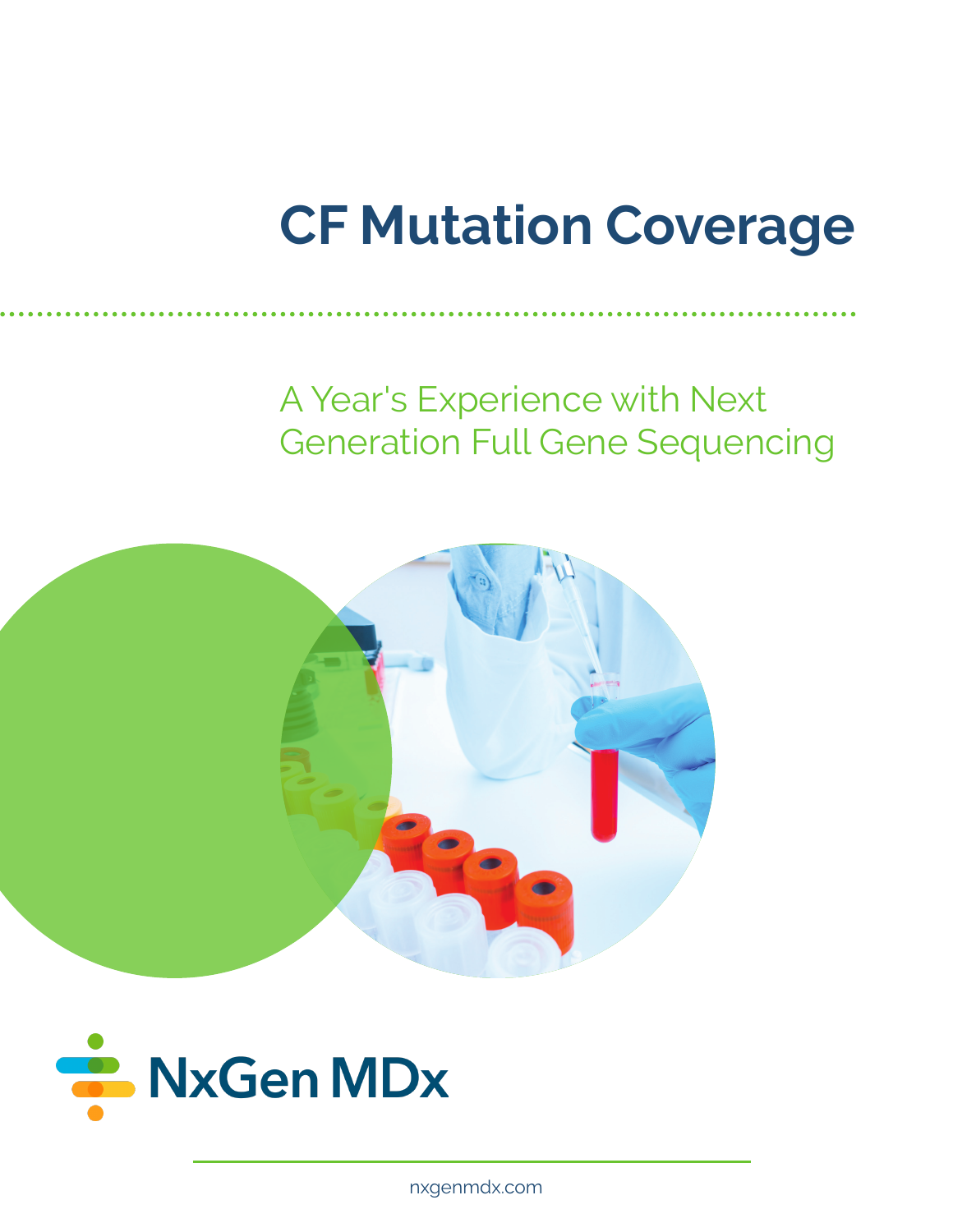### **Introduction**

Cystic fibrosis (CF) is a fatal hereditary disease in the U.S. CF is a disorder of the cells that line the lungs, small intestines, sweat glands, and pancreas. The current average life expectancy for someone with CF is 37 years. Cystic fibrosis is caused by variants in the CF transmembrane regulator (CFTR) gene, located on the long arm of chromosome 7. An individual who inherits two pathogenic variants in the CFTR gene will have CF or a CFTR-related disorder. Twelve million Americans, or 1 in 25, are symptomless carriers of pathogenic variants in the CFTR gene, making it the most common genetic disorder in the U.S.

*Cystic fibrosis, the most common genetic disorder in the U.S., is caused by pathogenic variants in the CFTR gene. 1 in 25 people are symptomless carriers of a variant in this gene.*

According to a revised Committee Opinion issued by The American College of Obstetricians and Gynecologists (ACOG), prenatal and preconception CF carrier screening should be made available to all women of reproductive age as a routine part of obstetric care.1 However, prenatal and pre-conception CF carrier screening have been routine in obstetric practice as early as 2001 with the goal of identifying couples at risk of having a child with classic CF. CF affects people of different ethnicities with varying frequency, although it is increasingly difficult to assign individuals to a single ethnicity. It is reasonable, therefore, to offer CF carrier screening to all patients regardless of ethnicity.1 The sensitivity of genotypingbased screening tests, however, varies greatly among different ethnic groups. Sensitivities could range from less than 50% in those of Asian ancestry to 95% in Caucasians. This wide gap in sensitivity means that in some individuals, up to half of all variants that cause cystic fibrosis in their ethnicity are not assessed.

NxGen MDx opened its doors in 2013 with the idea of bringing ethnicity-agnostic carrier screening to the market. After looking closely at what was currently being offered in the carrier screening market and the limitations that were present, it was clear that sequencing every exon and splice-overlap intron region of each gene would offer the most comprehensive carrier screening. The methodology best suited to this full gene sequencing approach was next-generation sequencing (NGS). The first carrier screening test developed at NxGen with the full-gene sequencing approach was the NxGen MDx Cystic Fibrosis Carrier Screen. The NxGen CF Carrier Screen utilizes NGS technology to sequence all the exons, splice sites, and promoter regions of the CFTR gene for the most comprehensive carrier screen available.

#### nxgenmdx.com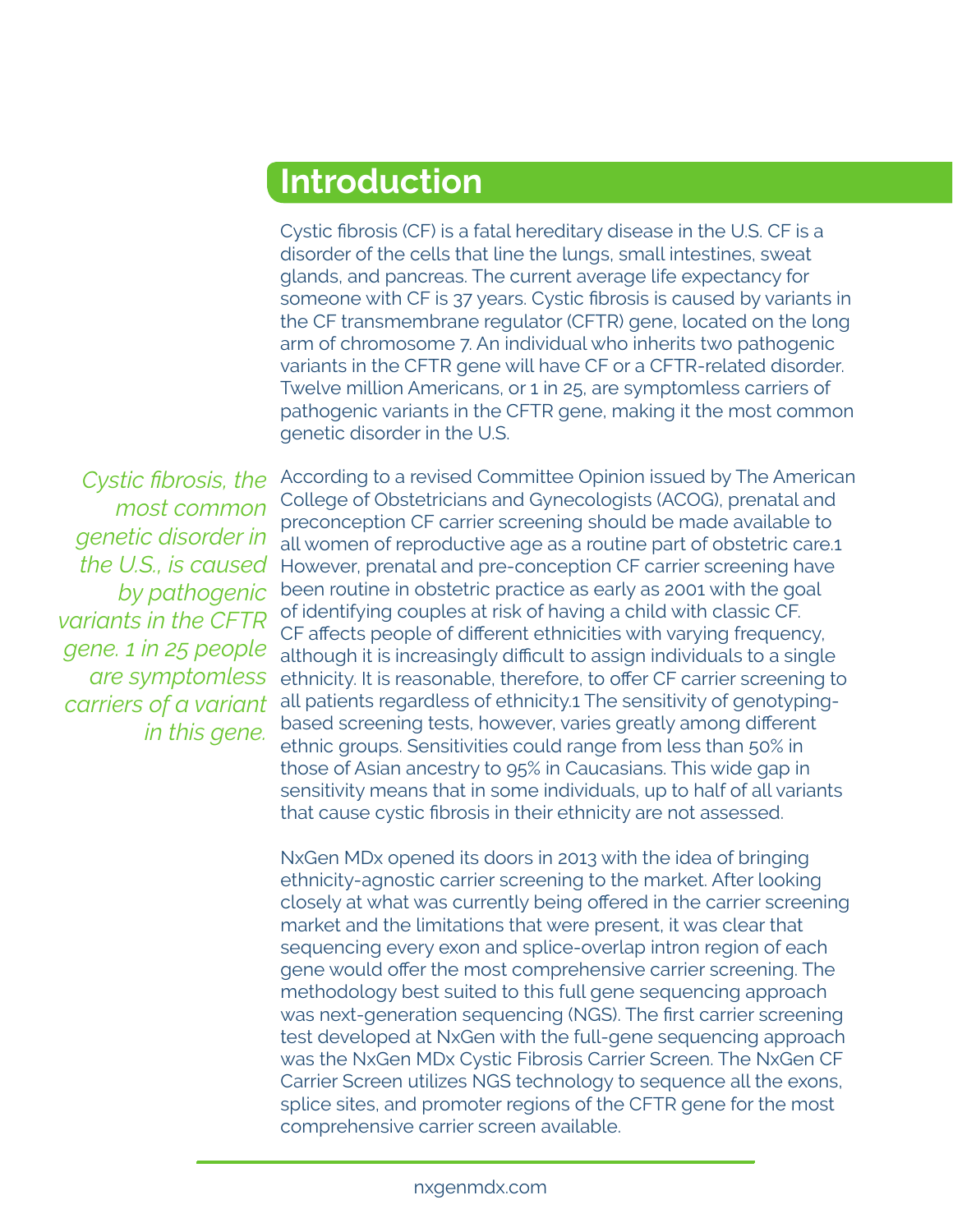### **Data**

*There are 270 known variants for cystic fibrosis. ACOG recommends testing for 23 of the causing variants, but testing for only these few variants leaves a huge gap in sensitivity among ethnicities. There is a dramatic residual risk disparity most notably between Hispanic White, African American, and Asian ethnicities.*

There are currently over 270 known pathogenic variants in the CFTR gene that can cause loss of function of the CFTR protein severe enough to cause the hallmark buildup of mucus in the lung associated with cystic fibrosis. Currently, ACOG recommends testing for 23 of the most common CF-causing variants. The detection rate and residual risk across 5 different ethnic backgrounds for a 23-variant test and the NxGen CF Carrier Screen is illustrated in Table 1. Residual risk disparity is most dramatic in Hispanic White, African American, and Asian ethnicities.

*most common CF-*have replaced it with expanded genotyping assays that test for Very few U.S. labs offer just the ACOG 23-variant panel any more. Recognizing the growing genetic diversity of the population, they more variants. Though these assays do result in better residual risks following negative test results, the only way to cover all genetic heritages without bias is to sequence the full CFTR gene. After 3 years of CF carrier screening using this methodology, we examined the list of variants detected over that time period to see how many would have been found be the commonly available genotyping panels (Table 2).

| Ethnic.<br><b>Background</b> | <b>Carrier</b><br><b>Risk Before</b><br><b>Screening</b> | 23-Variant<br><b>Detection</b><br>Rate $(\%)$ | <b>Residual Risk</b><br><b>After Negative</b><br><b>Test Result</b> | <b>NxGen MDx</b><br><b>Cystic Fibrosis</b><br><b>Carrier Screen</b><br><b>Detection Rate</b><br>$(\%)$ | <b>Residual</b><br><b>Risk After</b><br><b>Negative</b><br><b>Test Result</b> |  |
|------------------------------|----------------------------------------------------------|-----------------------------------------------|---------------------------------------------------------------------|--------------------------------------------------------------------------------------------------------|-------------------------------------------------------------------------------|--|
| Ashkenazi Jewish             | 1/24                                                     | 94                                            | 1/380                                                               | 99                                                                                                     | 1/2301                                                                        |  |
| Non-Hispanic White           | 1/25                                                     | 88                                            | 1/200                                                               | 99                                                                                                     | 1/2401                                                                        |  |
| <b>Hispanic White</b>        | 1/58                                                     | 72                                            | 1/200                                                               | 99                                                                                                     | 1/5701                                                                        |  |
| African American             | 1/61                                                     | 64                                            | 1/170                                                               | 99                                                                                                     | 1/6001                                                                        |  |
| <b>Asian American</b>        | 1/94                                                     | 49                                            | 1/180                                                               | 99                                                                                                     | 1/9301                                                                        |  |

#### **Table 1: Carrier Frequency Detection Rates and Residual Risk By Ethnicity**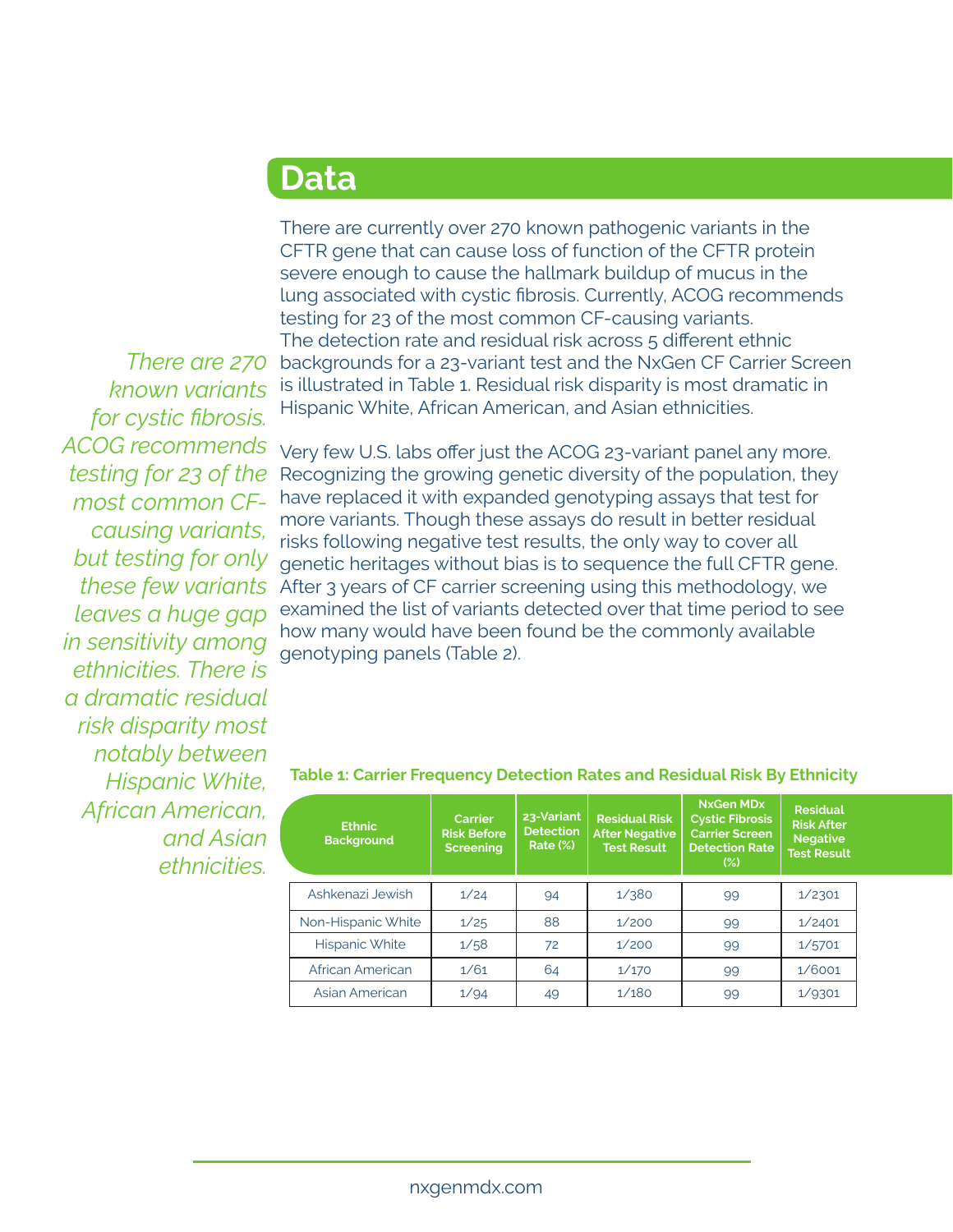## **Discussion**

*4 in 10 people identify as multiracial in the United States. As the population becomes more diverse, providing residual risk calculations and knowing which genes to test is challenging. But because full gene sequencing is ethnicity agnostic, it has equal sensitivity within all genetic heritages. This also makes the test "future proof," meaning that as new variants are found, full-gene sequencing will already cover them.*

For a given carrier screen, concern over disparities in residual risk between ethnicities is perhaps self-explanatory. What does bear further discussion is how these residual risk disparities impact individuals with diverse genetic heritages. The multiracial birth rate has grown from just 1% in 1970 to 9% in 2000. 2 Of these individuals, only 4 in 10 identify as multiracial. 3 This presents a challenge for physicians, genetic counselors, and laboratories trying to provide patients with accurate residual risk calculations following carrier screening. As the genetic diversity of the U.S. population continues to grow, this issue will become more and more challenging.

This is further illustrated by looking at the data in Table 2. Even a panel including over 600 CFTR variants did not cover all variants. Surprisingly, there was even one variant covered in the 159 variant panel that was not covered in the 600 variant panel. This serves to illustrate the difficulty of determining which variants to cover in a limited genotyping panel. Acording to NCBI's ClinVar database, the CFTR gene contains over 2000 identified variants, some pathogenic and some not. A systematic and in-depth review of these variants would be needed when determining which to include in a genotyping panel and even with that review, new clinical studies often change the pathogenic determination for variants necessitating development of a new panel.

Full gene sequencing offers the opportunity to leave these weaknesses of targeted genotyping behind. Sequencing all the areas of a gene where pathogenic variants can occur allows a test to have equal sensitivity within all genetic heritages. This simplifies the residual risk calculation by removing the variable of uneven sensitivity across different ethnicities. It also allows a genetic carrier screen to be more "future proof." With ever increasing data available on the human genome and disease-causing variants, keeping diagnostic laboratory assays current with the available knowledge can be challenging and costly. By design, full gene sequencing addresses all likely regions where pathogenic variants could occur in a gene so as new variants are found, the assay will already cover them.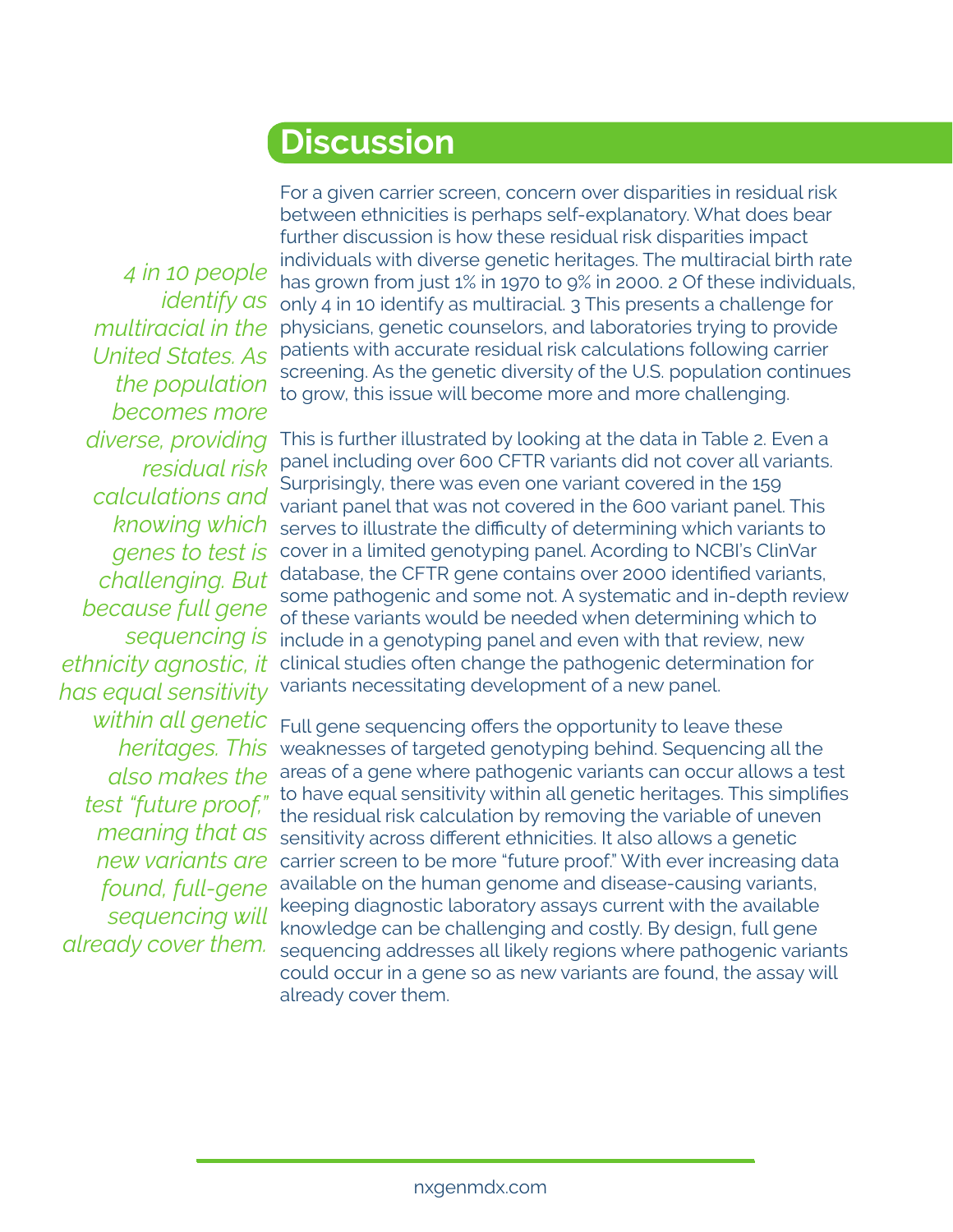### **Table 2: Pathogenic Variants By CF Screen Size**

| <b>Mutation</b>     | <b>Protein</b>           | <b>Clinical</b><br><b>Significance</b> | <b>NxGen CF</b><br><b>Carrier Screen</b> | 34<br><b>Mutations</b> | 97<br><b>Mutations</b> | $141$<br><b>Mutations</b> | 159<br><b>Mutations</b> | 600<br><b>Mutations</b> |
|---------------------|--------------------------|----------------------------------------|------------------------------------------|------------------------|------------------------|---------------------------|-------------------------|-------------------------|
| c.254G > A          | p.Gly85Glu               | Pathogenic                             | <b>Yes</b>                               | Yes                    | <b>Yes</b>             | <b>Yes</b>                | Yes                     | Yes                     |
| $C.273 + 3A > C$    | No Protein Name          | Pathogenic                             | <b>Yes</b>                               | <b>No</b>              | Yes                    | <b>No</b>                 | <b>No</b>               | <b>No</b>               |
| c.349C > T          | p.Arg117Cys              | Pathogenic                             | <b>Yes</b>                               | <b>No</b>              | Yes                    | <b>Yes</b>                | Yes                     | <b>Yes</b>              |
| c.617T>G            | p.Leu206Trp              | Pathogenic                             | <b>Yes</b>                               | <b>No</b>              | Yes                    | <b>Yes</b>                | Yes                     | Yes                     |
| c.650A>G            | p.Glu217Gly              | Pathogenic                             | <b>Yes</b>                               | <b>No</b>              | <b>No</b>              | <b>No</b>                 | <b>No</b>               | <b>No</b>               |
| C.100T > T          | p.lle336Lys              | Pathogenic                             | <b>Yes</b>                               | <b>No</b>              | <b>No</b>              | <b>Yes</b>                | Yes                     | Yes                     |
| c.1040G>A           | p.Arg347His              | Pathogenic                             | <b>Yes</b>                               | Yes                    | Yes                    | <b>Yes</b>                | <b>Yes</b>              | Yes                     |
| c.1040G>C           | p.Arg347Pro              | Pathogenic                             | <b>Yes</b>                               | Yes                    | Yes                    | <b>Yes</b>                | Yes                     | Yes                     |
| c.1520_1522delTCT   | dF <sub>508</sub>        | Pathogenic                             | <b>Yes</b>                               | Yes                    | Yes                    | <b>Yes</b>                | Yes                     | Yes                     |
| c.1558G>T           | p.Val520Phe              | Pathogenic                             | <b>Yes</b>                               | Yes                    | Yes                    | <b>Yes</b>                | Yes                     | Yes                     |
| $C.1585 - 1G > A$   | No Protein Name          | Pathogenic                             | <b>Yes</b>                               | Yes                    | <b>Yes</b>             | <b>Yes</b>                | Yes                     | Yes                     |
| c.1624G > T         | p.Gly542Ter              | Pathogenic                             | <b>Yes</b>                               | Yes                    | <b>Yes</b>             | <b>Yes</b>                | Yes                     | <b>Yes</b>              |
| c.1646G>A           | p.Ser549Asn              | Pathogenic                             | <b>Yes</b>                               | Yes                    | Yes                    | <b>Yes</b>                | Yes                     | Yes                     |
| c.1652G>A           | p.Gly551Asp              | Pathogenic                             | <b>Yes</b>                               | Yes                    | <b>Yes</b>             | <b>Yes</b>                | Yes                     | <b>Yes</b>              |
| c.1657C>T           | p.Arg553Ter              | Pathogenic                             | <b>Yes</b>                               | Yes                    | <b>Yes</b>             | <b>Yes</b>                | Yes                     | Yes                     |
| $c.1675G$ >A        | p.Ala <sub>559</sub> Thr | Pathogenic                             | <b>Yes</b>                               | <b>No</b>              | <b>Yes</b>             | <b>Yes</b>                | Yes                     | <b>Yes</b>              |
| c.1684G>A           | p.Val562lle              | Pathogenic                             | <b>Yes</b>                               | <b>No</b>              | <b>No</b>              | <b>No</b>                 | <b>No</b>               | <b>No</b>               |
| c.1853T>C           | p.lle618Thr              | Pathogenic                             | <b>Yes</b>                               | <b>No</b>              | <b>No</b>              | <b>No</b>                 | <b>No</b>               | <b>No</b>               |
| c.1865G>A           | p.Gly622Asp              | Pathogenic                             | <b>Yes</b>                               | <b>No</b>              | <b>No</b>              | <b>No</b>                 | <b>No</b>               | <b>No</b>               |
| c.2052_2053insA     | p.Gln685ThrfsX4          | Pathogenic                             | Yes                                      | <b>No</b>              | <b>No</b>              | <b>Yes</b>                | Yes                     | Yes                     |
| C.2249C > T         | p.Pro750Leu              | Pathogenic                             | <b>Yes</b>                               | <b>No</b>              | <b>No</b>              | <b>No</b>                 | <b>No</b>               | <b>No</b>               |
| c.2490+1G>A         | No Protein Name          | Pathogenic                             | <b>Yes</b>                               | <b>No</b>              | <b>No</b>              | <b>Yes</b>                | Yes                     | Yes                     |
| c.2657+2_2657+3insA | No Protein Name          | Pathogenic                             | <b>Yes</b>                               | <b>No</b>              | <b>No</b>              | <b>No</b>                 | Yes                     | <b>No</b>               |
| $c.2657 + 5G > A$   | No Protein Name          | Pathogenic                             | <b>Yes</b>                               | Yes                    | <b>Yes</b>             | <b>Yes</b>                | Yes                     | Yes                     |
| c.2735C>A           | p.Serg12Ter              | Pathogenic                             | <b>Yes</b>                               | <b>No</b>              | <b>No</b>              | <b>No</b>                 | <b>No</b>               | Yes                     |
| c.2988+1G>A         | No Protein Name          | Pathogenic                             | <b>Yes</b>                               | Yes                    | Yes                    | <b>Yes</b>                | Yes                     | Yes                     |
| c.3140-26A>G        | No Protein Name          | Pathogenic                             | <b>Yes</b>                               | <b>No</b>              | <b>No</b>              | <b>Yes</b>                | Yes                     | Yes                     |
| c.3197G>A           | p.Arg1066His             | Pathogenic                             | <b>Yes</b>                               | <b>No</b>              | <b>No</b>              | <b>Yes</b>                | Yes                     | <b>Yes</b>              |
| c.3205G>A           | p.Gly1069Arg             | Pathogenic                             | <b>Yes</b>                               | N No                   | <b>No</b>              | <b>Yes</b>                | Yes                     | <b>No</b>               |
| c.3528delC          | p.Lys1177Serfs           | Pathogenic                             | <b>Yes</b>                               | <b>Yes</b>             | Yes                    | <b>Yes</b>                | Yes                     | Yes                     |
| c.3846G>A           | p.Trp1282Ter             | Pathogenic                             | <b>Yes</b>                               | <b>Yes</b>             | <b>Yes</b>             | <b>Yes</b>                | Yes                     | Yes                     |
| c.3884_3885insT     | p.Ser1297PhefsX 5        | Pathogenic                             | <b>Yes</b>                               | <b>No</b>              | <b>No</b>              | <b>Yes</b>                | Yes                     | Yes                     |
| c.3909C>G           | p.Asn1303Lys             | Pathogenic                             | <b>Yes</b>                               | <b>Yes</b>             | <b>Yes</b>             | <b>Yes</b>                | Yes                     | <b>Yes</b>              |